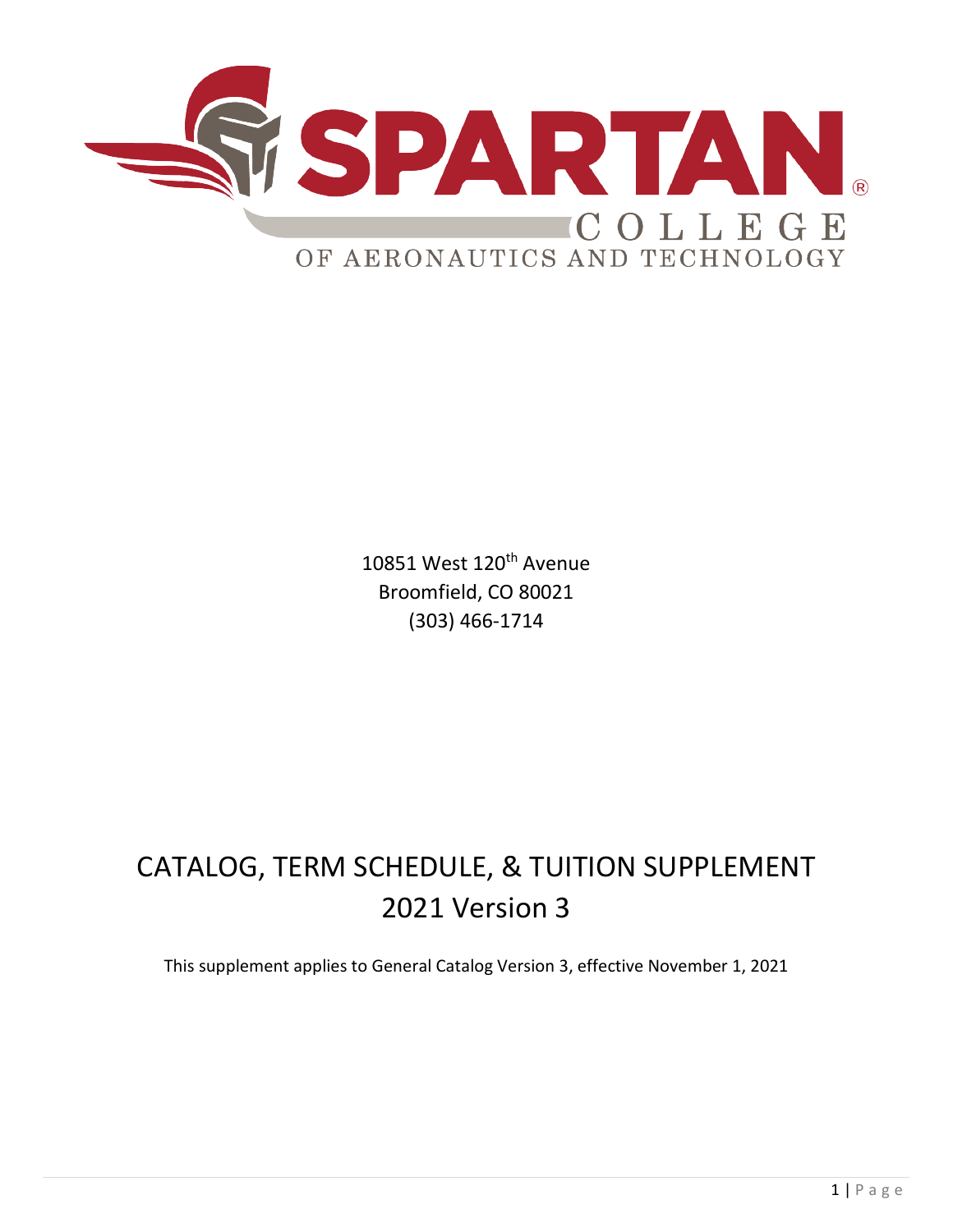## **NEW STUDENT START DATES - 2021**

|                        | <b>Aviation Maintenance Technology - AAS</b> |  |                        | <b>Aviation Electronics Technology - AAS</b> |
|------------------------|----------------------------------------------|--|------------------------|----------------------------------------------|
| <b>Start Date 2021</b> | <b>Estimated</b><br><b>Completion Date</b>   |  | <b>Start Date 2021</b> | <b>Estimated</b><br><b>Completion Date</b>   |
| 1/6/2021               | 8/23/2022                                    |  | 1/6/2021               | 3/29/2022                                    |
| 4/1/2021               | 11/15/2022                                   |  | 4/1/2021               | 6/23/2022                                    |
| 6/28/2021              | 2/28/2023                                    |  | 6/28/2021              | 9/21/2022                                    |
| 8/23/2021              | 4/25/2023                                    |  | 8/23/2021              | 11/15/2022                                   |
| 11/15/2021             | 7/21/2023                                    |  | 11/15/2021             | 2/28/2023                                    |

| <b>Technology - AAS</b>                    |                        | <b>Aviation Electronics Technology - AAS</b> |
|--------------------------------------------|------------------------|----------------------------------------------|
| <b>Estimated</b><br><b>Completion Date</b> | <b>Start Date 2021</b> | <b>Estimated</b><br><b>Completion Date</b>   |
| 8/23/2022                                  | 1/6/2021               | 3/29/2022                                    |
| 11/15/2022                                 | 4/1/2021               | 6/23/2022                                    |
| 2/28/2023                                  | 6/28/2021              | 9/21/2022                                    |
| 4/25/2023                                  | 8/23/2021              | 11/15/2022                                   |
| 7/21/2023                                  | 11/15/2021             | 2/28/2023                                    |

# **NEW STUDENT START DATES - 2022**

|                                                           | <b>Start Date</b>                |            |           |           |            |  |  |  |  |
|-----------------------------------------------------------|----------------------------------|------------|-----------|-----------|------------|--|--|--|--|
| Program                                                   | 1/5/2022                         | 3/31/2022  | 6/27/2022 | 8/25/2022 | 11/16/2022 |  |  |  |  |
|                                                           | <b>Estimated Completion Date</b> |            |           |           |            |  |  |  |  |
| Aviation<br><b>Maintenance</b><br><b>Technology (AAS)</b> | 8/18/2023                        | 11/10/2023 | 2/27/2024 | 4/23/2024 | 7/22/2024  |  |  |  |  |
| <b>Aviation Electronics</b><br><b>Technology (AAS)</b>    | 3/28/2023                        | 6/22/2023  | 9/15/2023 | 11/9/2023 | 2/27/2024  |  |  |  |  |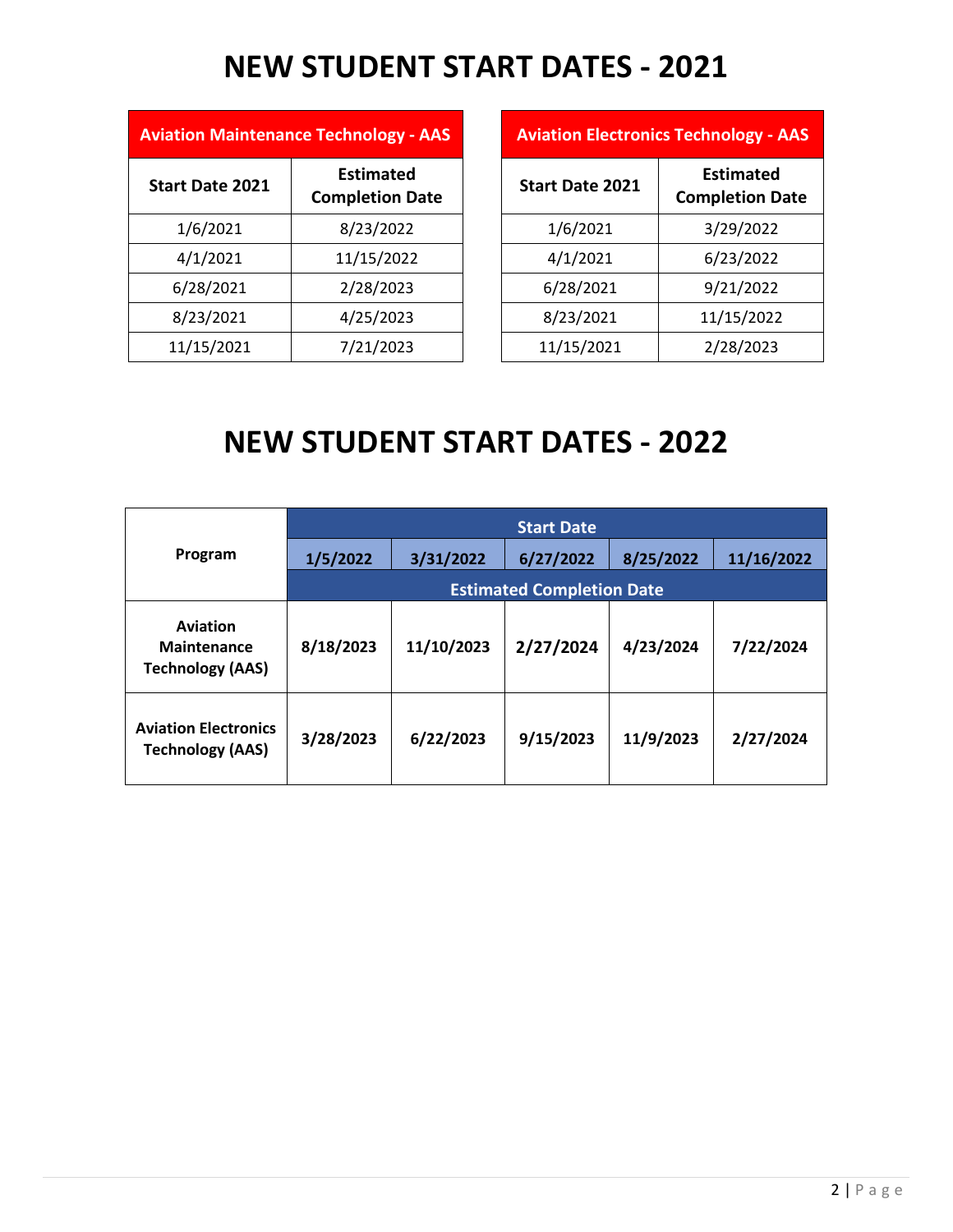#### **ACADEMIC CALENDAR**

### **Continuing, Returning, and New Upgrade Start Students**

| <b>2021 - AMT AAS</b><br>(Starts after 1/1/2020) |                 | <b>2021 - AET AAS</b><br>(Starts after 1/1/2020) |                 |
|--------------------------------------------------|-----------------|--------------------------------------------------|-----------------|
| <b>TERM START</b>                                | <b>TERM END</b> | <b>TERM START</b>                                | <b>TERM END</b> |
| $1/6/2021$ (*)                                   | 2/2/2021        | $1/6/2021$ (*)                                   | 2/2/2021        |
| 2/4/2021                                         | 3/2/2021        | 2/4/2021                                         | 3/2/2021        |
| 3/4/2021                                         | 3/30/2021       | 3/4/2021                                         | 3/30/2021       |
| $4/1/2021$ (*)                                   | 4/27/2021       | $4/1/2021$ (*)                                   | 4/27/2021       |
| 4/29/2021                                        | 5/25/2021       | 4/29/2021                                        | 5/25/2021       |
| 5/27/2021                                        | 6/24/2021       | 5/27/2021                                        | 6/24/2021       |
| $6/28/2021$ (*)                                  | 7/23/2021       | $6/28/2021$ (*)                                  | 7/23/2021       |
| 7/26/2021                                        | 8/19/2021       | 7/26/2021                                        | 8/19/2021       |
| $8/23/2021$ (*)                                  | 9/17/2021       | $8/23/2021$ (*)                                  | 9/17/2021       |
| 9/20/2021                                        | 10/14/2021      | 9/20/2021                                        | 10/14/2021      |
| 10/18/2021                                       | 11/11/2021      | 10/18/2021                                       | 11/11/2021      |
| $11/15/2021$ (*)                                 | 12/16/2021      | 11/15/2021 (*)                                   | 12/16/2021      |

| <b>2021 - AMT AAS</b><br>(Starts after 1/1/2020) |                 | <b>2021 - AET AAS</b><br>(Starts after 1/1/2020) |                 |
|--------------------------------------------------|-----------------|--------------------------------------------------|-----------------|
| TERM START                                       | <b>TERM END</b> | <b>TERM START</b>                                | <b>TERM END</b> |
| $1/6/2021$ (*)                                   | 2/2/2021        | $1/6/2021$ (*)                                   | 2/2/2021        |
| 2/4/2021                                         | 3/2/2021        | 2/4/2021                                         | 3/2/2021        |
| 3/4/2021                                         | 3/30/2021       | 3/4/2021                                         | 3/30/2021       |
| $4/1/2021$ (*)                                   | 4/27/2021       | $4/1/2021$ (*)                                   | 4/27/2021       |
| 4/29/2021                                        | 5/25/2021       | 4/29/2021                                        | 5/25/2021       |
| 5/27/2021                                        | 6/24/2021       | 5/27/2021                                        | 6/24/2021       |
| 5/28/2021(*)                                     | 7/23/2021       | $6/28/2021$ (*)                                  | 7/23/2021       |
| 7/26/2021                                        | 8/19/2021       | 7/26/2021                                        | 8/19/2021       |
| 3/23/2021(*)                                     | 9/17/2021       | $8/23/2021$ (*)                                  | 9/17/2021       |
| 9/20/2021                                        | 10/14/2021      | 9/20/2021                                        | 10/14/2021      |
| 10/18/2021                                       | 11/11/2021      | 10/18/2021                                       | 11/11/2021      |
| $1/15/2021$ (*)                                  | 12/16/2021      | 11/15/2021 (*)                                   | 12/16/2021      |

 *(\*) Start Term (\*) Start Term*

| 2022 - AMT AAS and AET AAS |                 |  |  |  |  |
|----------------------------|-----------------|--|--|--|--|
| <b>TERM START</b>          | <b>TERM END</b> |  |  |  |  |
| 1/5/2022                   | 2/1/2022        |  |  |  |  |
| 2/3/2022                   | 3/1/2022        |  |  |  |  |
| 3/3/2022                   | 3/29/2022       |  |  |  |  |
| 3/31/2022                  | 4/26/2022       |  |  |  |  |
| 4/28/2022                  | 5/24/2022       |  |  |  |  |
| 5/26/2022                  | 6/23/2022       |  |  |  |  |
| 6/27/2022                  | 7/26/2022       |  |  |  |  |
| 7/28/2022                  | 8/23/2022       |  |  |  |  |
| 8/25/2022                  | 9/21/2022       |  |  |  |  |
| 9/22/2022                  | 10/18/2022      |  |  |  |  |
| 10/20/2022                 | 11/15/2022      |  |  |  |  |
| 11/16/2022                 | 12/16/2022      |  |  |  |  |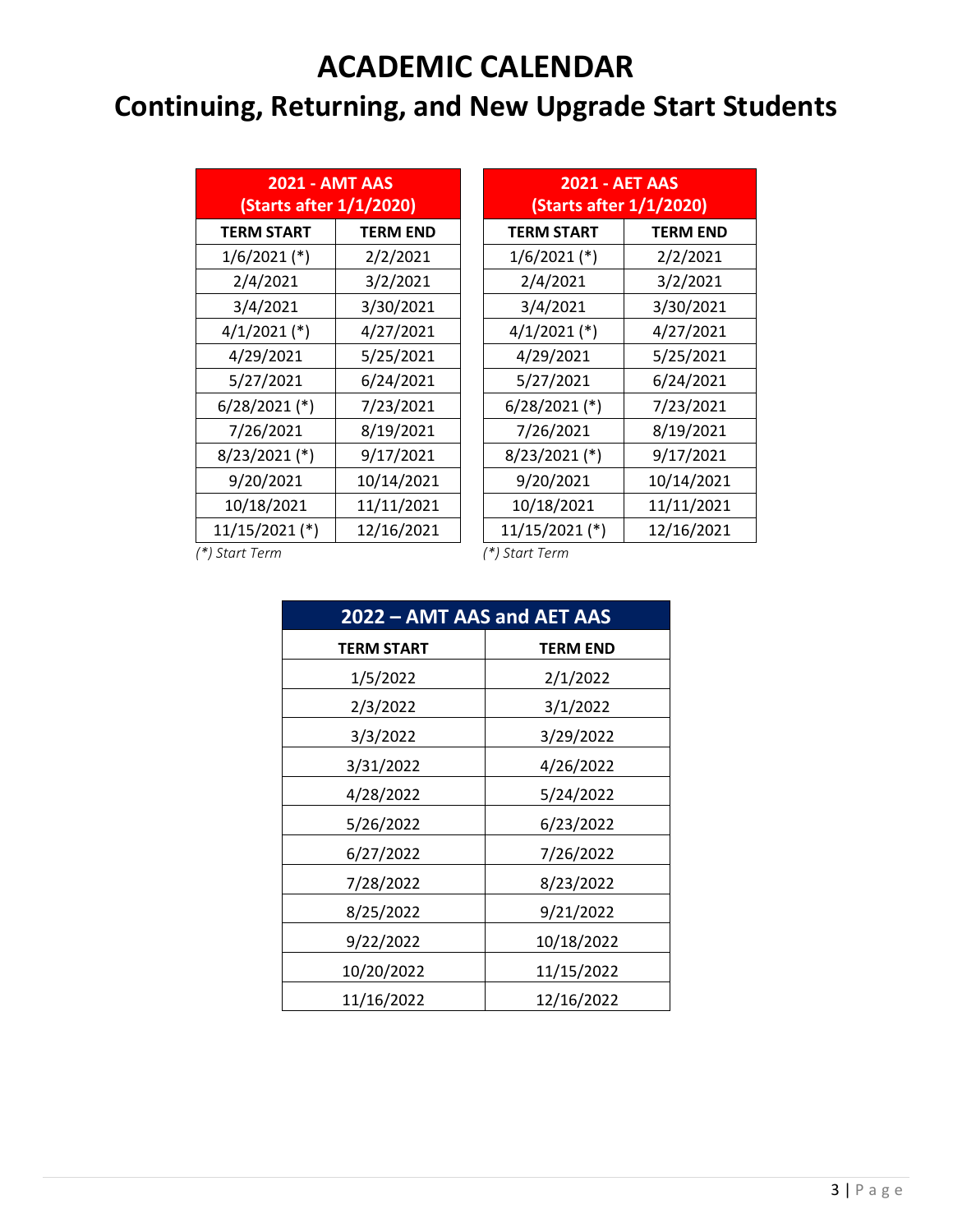# **CLASS SCHEDULES**

| Program / Shift                                   | <b>Begin</b> | End                |
|---------------------------------------------------|--------------|--------------------|
| Day Shift                                         |              |                    |
| Aviation Maintenance Technology (AMT) - AAS       | $7:30$ am    | $2:30 \text{ pm}$  |
| Aviation Electronics Technology (AET) - AAS       | $7:30$ am    | $2:30$ pm          |
|                                                   |              |                    |
| Night Shift (Monday through Friday)               |              |                    |
| Aviation Maintenance Technology (AMT) – AAS Night | $4:00$ pm    | $11:00 \text{ pm}$ |

*Students are expected to complete their final term by the Graduation Date corresponding to the Start Date listed on their Enrollment Agreement. Graduation dates may change in the event of weather-related school closings, punitive grades issues, or if a student is granted a Leave of Absence (LOA).* 

*General Education and Technical; Classes are scheduled Monday through Friday, Day & Night courses follow the same curricula and policies, both use the same equipment and facilities. Appropriate meal periods (50 minutes) and hourly breaks (10 minutes).*

#### **HOLIDAY BREAK CALENDAR 2021 & 2022**

| AMT AND AET (Starts after 1/1/2020) |                        |  |  |  |  |  |
|-------------------------------------|------------------------|--|--|--|--|--|
| New Year's Break                    | January 1 – 5, 2021    |  |  |  |  |  |
| <b>MLK Holiday</b>                  | January 18, 2021       |  |  |  |  |  |
| Memorial Day Holiday                | May 31, 2021           |  |  |  |  |  |
| Independence Day Holiday            | July 5, 2021           |  |  |  |  |  |
| Labor Day Holiday                   | September 6, 2021      |  |  |  |  |  |
| <b>Thanksgiving Break</b>           | November 22 - 26, 2021 |  |  |  |  |  |
| Christmas Break                     | December 17 - 31, 2021 |  |  |  |  |  |
| New Year's Break                    | January 1-4, 2022      |  |  |  |  |  |
| <b>MLK Holiday</b>                  | January 17, 2022       |  |  |  |  |  |
| Memorial Day Holiday                | May 27-30, 2022        |  |  |  |  |  |
| Independence Day Holiday            | July 1-5, 2022         |  |  |  |  |  |
| Labor Day Holiday                   | September 5, 2022      |  |  |  |  |  |
| <b>Thanksgiving Break</b>           | November 22 - 25, 2022 |  |  |  |  |  |
| Christmas Break                     | December 16 - 31, 2022 |  |  |  |  |  |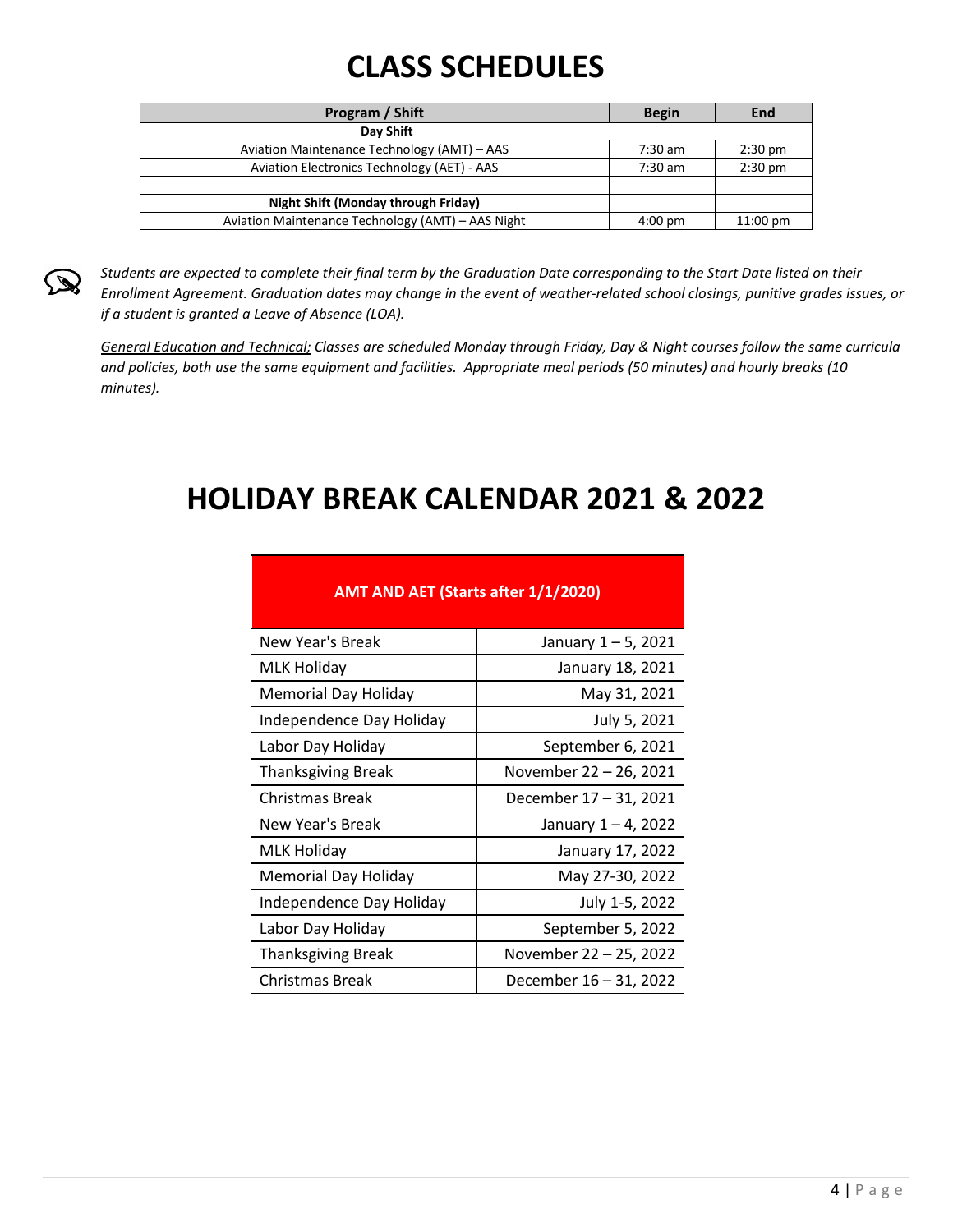#### **TUITION, FEES, AND COSTS**

| Program Title/Credential Level                                          | Mos. | Clock<br>Hours | Term<br>$(+)$ | Credit<br><b>Hours</b><br>(۱ | <b>Tuition</b><br>(Per<br>Credit) | Tuition  | Estimated<br>Tool Kit* | Uniform | Insurance | Book/<br>Course Fee<br>$(1 + 1)$ | Technology<br>Fee | Program<br>Cost | <b>STRF</b><br>(CA Res.<br>Only)<br>$(* *)$ | Program Cost<br>with STRF<br>(CA Res. Only) |
|-------------------------------------------------------------------------|------|----------------|---------------|------------------------------|-----------------------------------|----------|------------------------|---------|-----------|----------------------------------|-------------------|-----------------|---------------------------------------------|---------------------------------------------|
| Aviation Maintenance Technology -<br>Associate of Applied Science (AAS) | 20   | 2363.5         | 10            | 87                           | \$571                             | \$49,671 | \$1,600                | \$295   | \$150     | \$3,250                          | \$500             | \$55,466        | \$27.50                                     | \$55,493.50                                 |
| Aviation Electronics Technology -<br>Associate of Applied Science (AAS) | 15   | 1821.5         | 8             | 68                           | \$613                             | \$41,702 | \$1,175                | \$295   | \$150     | \$2,800                          | \$500             | \$46,622        | \$23.50                                     | \$46,645.50                                 |

Application Fee, if applicable, and STRF are non-refundable. The remaining items may be refundable with the following exceptions, opened/unwrapped, out of date, and damaged items (see the campus catalog for additional information). Sales tax will be charged for all applicable Bookstore purchases.

f-Term equal 10 weeks. ◆ - Credit Hour = Semester Credits \* This is an estimate only - includes computer, digital course content, books, testing material, and all FAA Examination Fees (First attempt only). \*\*CA Residents

**AAS Programs** A \$150.00 technology fee is required for each course taken via the Learning Management System plus a \$50 lab fee for physics course.

**PAYMENT OPTION (FOUR OR MORE INSTALLMENTS):** *Students who choose to make cash payments while actively enrolled in classes will not be charged interest.* 

#### *Type of Instruction: Classroom. Preferred time of day*  $\Box$

**Day** Classes 7:30 a.m. to 2:30 p.m., Monday – Friday, for students in the AMT & AET program.

**Night** Classes 4:00 p.m. to 11:00 p.m., Monday – Friday, for students in the AMT program.  $\Box$ 

Schedules are reserved on a first-come, first-served basis and class schedules vary for each class start date. A waiting list may exist for some class starting dates. In the event Student has completed all requirements to reserve a class schedule and is on a waiting list, Student will be placed on the next available starting date schedule. Schedules are by request only. The College reserves the right to change schedules and move students.

*Please see Catalog/Supplement for a list of potential fees. Including but not limited to an international fee of \$2000. Should additional fees be required, an approximate 30 days advance notice to the student and state approval will be required*.

*Any interruption in training may create a change in Student's tuition charges. Upon re-entering, student will be charged the current rate.*

#### **Miscellaneous Fees**

| <b>Possible Misc. Fees All Programs</b>             |          |                                 |                     |  |  |  |
|-----------------------------------------------------|----------|---------------------------------|---------------------|--|--|--|
| Advanced Standing Examination Fee (Per Credit Hour) | \$25.00  | Replacement Identification Card | \$5.00              |  |  |  |
| Change of Program Fee                               | \$10.00  | Replacement of Diploma          | \$25.00             |  |  |  |
| Online Lab Fee (physics course)                     | \$50.00  | Return Check Fee                | \$30.00             |  |  |  |
| Online Courses - Technology Fee                     | \$150.00 | Diploma Covers                  | \$10.00             |  |  |  |
| Transcripts                                         | \$5.00   | Course repeat charges           | <b>Tuition Rate</b> |  |  |  |
| Replacement Certificate (AMT)                       | \$10.00  |                                 |                     |  |  |  |

An international fee of \$2,000, may be charged to students requiring an F-1 or M-1 visa.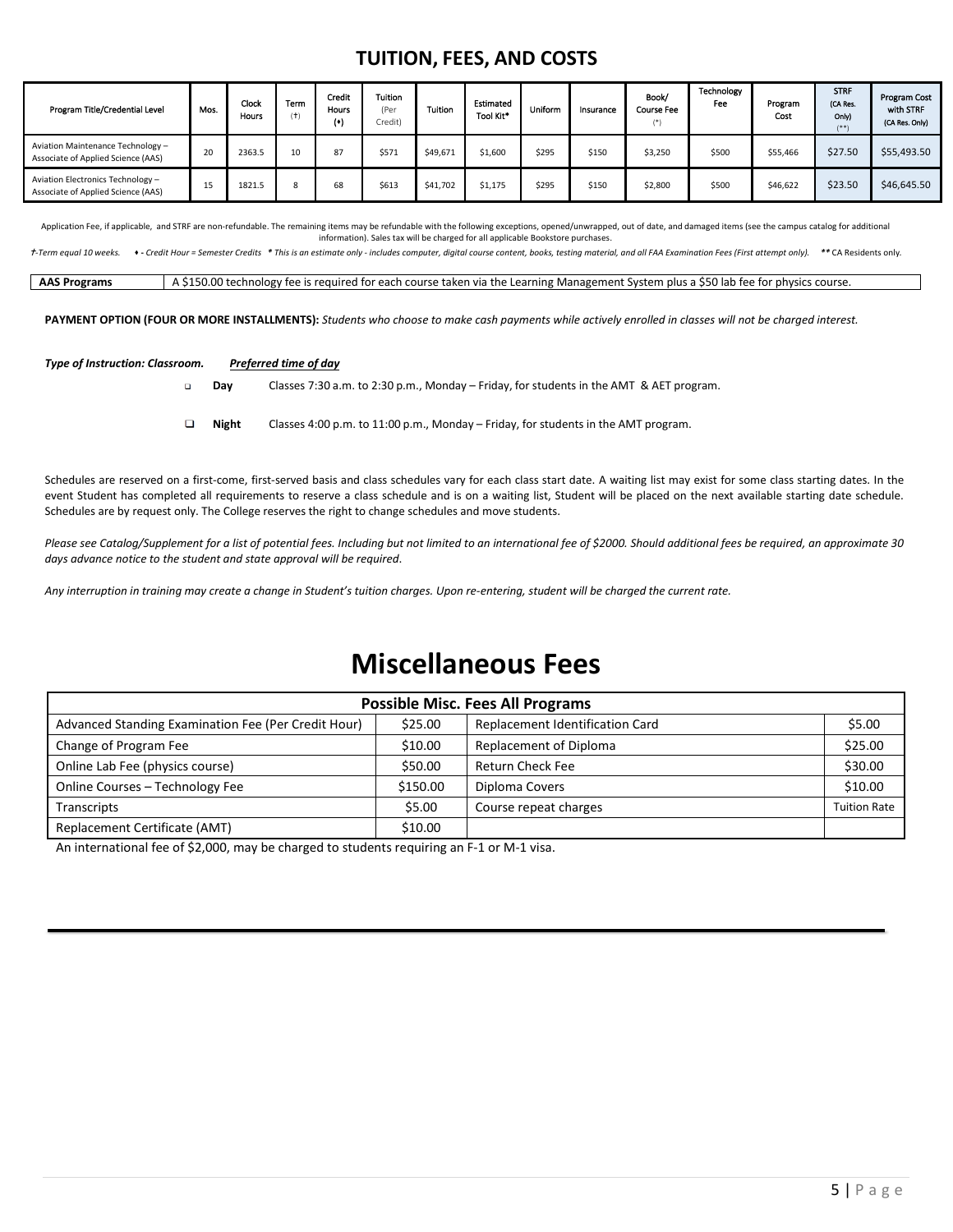#### **ADMINISTRATIVE STAFF, AND FACULTY**

| <b>ADMINISTRATIVE STAFF</b> |                             |                              |  |  |  |  |  |  |
|-----------------------------|-----------------------------|------------------------------|--|--|--|--|--|--|
| <b>NAME</b>                 | TITLE                       | <b>EMAIL</b>                 |  |  |  |  |  |  |
| NICHOLAS BROWN              | <b>CAMPUS PRESIDENT</b>     | Nicholas.brown@spartan.edu   |  |  |  |  |  |  |
| <b>DWAYNE ISBELL</b>        | DEAN OF ACADEMIC AFFAIRS    | dwayne.isbell@spartan.edu    |  |  |  |  |  |  |
| <b>COREY O'BRIEN</b>        | DEAN OF STUDENT AFFAIRS     | Corey.obrien@spartan.edu     |  |  |  |  |  |  |
| <b>JEREMY COOPER</b>        | VP & DIRECTOR OF ADMISSIONS | Jeremy.cooper@spartan.edu    |  |  |  |  |  |  |
| NICHOLAS DIMANNA            | DIRECTOR OF STUDENT FINANCE | Nicholas.dimanna@spartan.edu |  |  |  |  |  |  |
| <b>ANTONIA MURPHY</b>       | <b>REGISTRAR</b>            | Antonia.murphy@spartan.edu   |  |  |  |  |  |  |
| <b>BRANDY ROBBEN</b>        | <b>CAMPUS LIBRARIAN</b>     | brandy.robben@spartan.edu    |  |  |  |  |  |  |

|                                                      | <b>CAMPUS FACULTY</b>                              |                                                                                 |                                                           |                                     |                                                                    |
|------------------------------------------------------|----------------------------------------------------|---------------------------------------------------------------------------------|-----------------------------------------------------------|-------------------------------------|--------------------------------------------------------------------|
| <b>NAME</b>                                          | <b>TITLE</b>                                       | <b>COURSES TAUGHT</b>                                                           | <b>EDUCATION /</b><br><b>CERTIFICATION</b>                | <b>YEAR OF</b><br><b>EMPLOYMENT</b> | <b>EXPERIENCE IN</b><br><b>FIELD AND/OR</b><br><b>IN CLASSROOM</b> |
| <b>Robert Cain</b><br>Robert.cain@spartan.edu        | Instructor - AMT/AET                               | GEN1001; AFP1001;<br>ARF2004; ARF2005;<br>AVN2003; AVN2004                      | AOS: A&P/AET,<br><b>A&amp;P</b> Certificate               | 2019                                | 10                                                                 |
| <b>Bob Danford</b><br>Bob.danford@spartan.edu        | Instructor - AMT                                   | GEN1002, GEN1003                                                                | B.A., A&P, Ground<br>Instructor<br>Certificates           | 2021                                | 35                                                                 |
| Steven Glime<br>Steven.glime@spartan.edu             | <b>AMT Program</b><br>Chair/Instructor-<br>AMT/AET | ARF2001; AFP1001;<br>ARF2003; GEN1002<br>GEN1003; PPT2002<br>AVN2005; AVN2006   | <b>B.S.; A&amp;P</b><br>Certificate; FAA<br>Private Pilot | 2020                                | 23                                                                 |
| Norman Gonzales<br>Norm.gonzales@spartan.edu         | Instructor - AMT                                   | GEN1003; ARF2006                                                                | A&P Certificate                                           | 2021                                | 31                                                                 |
| Damian Hallam<br>Damian.hallam@spartan.edu           | Instructor - AMT                                   | AFP1001; ARF2005                                                                | AOS; A&P<br>Certificate                                   | 2021                                | 9                                                                  |
| Steve Hayden<br>Steven.hayden@spartan.edu            | Instructor - AMT/AET                               | GEN1001; GEN1002;<br>AVN2003; AVN2004                                           | B.S.; A.S; A.S; A&P<br>Certificate                        | 2021                                | 10                                                                 |
| John Joyner<br>John.joyner@spartan.edu               | Instructor - AMT                                   | ARF2001; ARF2002;<br>PPT2005; PPT2006                                           | DIP; A&P Certificate                                      | 2017                                | 30                                                                 |
| Andrew Langer<br>Andrew.langer@spartan.edu           | Adjunct Instructor-<br>AMT                         | GEN1002; GEN1003;<br>ARF2003                                                    | <b>B.S.; DIP; A&amp;P</b><br>Certificate                  | 2013                                | 28                                                                 |
| Larry Roberts<br>Larry.roberts@spartan.edu           | Instructor - AMT                                   | AFP1001; GEN1001,<br>GEN1002;                                                   | AOS; A&P<br>Certificate                                   | 2018                                | 5                                                                  |
| William Ryan<br>William.ryan@spartan.edu             | Instructor - AMT                                   | AFP1001; ARF2001;<br>ARF2003; ARF2005;<br>ARF2006; PPT2004                      | A&P Certificate;<br><b>FAA IA</b>                         | 2017                                | 8                                                                  |
| <b>Rick Stillman</b><br>Richard.stillman@spartan.edu | Instructor - AMT                                   | GEN1002, GEN1003,<br>ARF2001; ARF2002                                           | A&P Certificate                                           | 1984                                | 45                                                                 |
| James Suttles<br>James.suttles@spartan.edu           | Instructor - AMT                                   | PPT2002; PPT2003;<br>PPT2005; PPT2006                                           | MBA, B.S., A&P<br>Certificate                             | 2019                                | 23                                                                 |
| Randal "Steve" Clark<br>Randal.clark@spartan.edu     | Instructor - AET                                   | ELT1001, ELT1002,<br>ELT1003; AVN2001;<br>AVN2002; AVN2007                      | <b>B.S. Business</b><br>Management; AA:<br>Elect. Tech.   | 2008                                | 46                                                                 |
| James Rueckert<br>James.rueckert@spartan.edu         | Instructor - AET                                   | ELT1001, ELT1002,<br>ELT1003; ELT1004;<br>ELT1005, AVN2002;<br>AVN2001; AVN2005 | FCC, NCATT, ISETT,<br>DIP; UEI<br>(Electronics)           | 2017                                | 22                                                                 |
| <b>Brent Wallis</b>                                  | Instructor - AET                                   | ELT1001, ELT1002,                                                               | MS-Information                                            | 2019                                | 32                                                                 |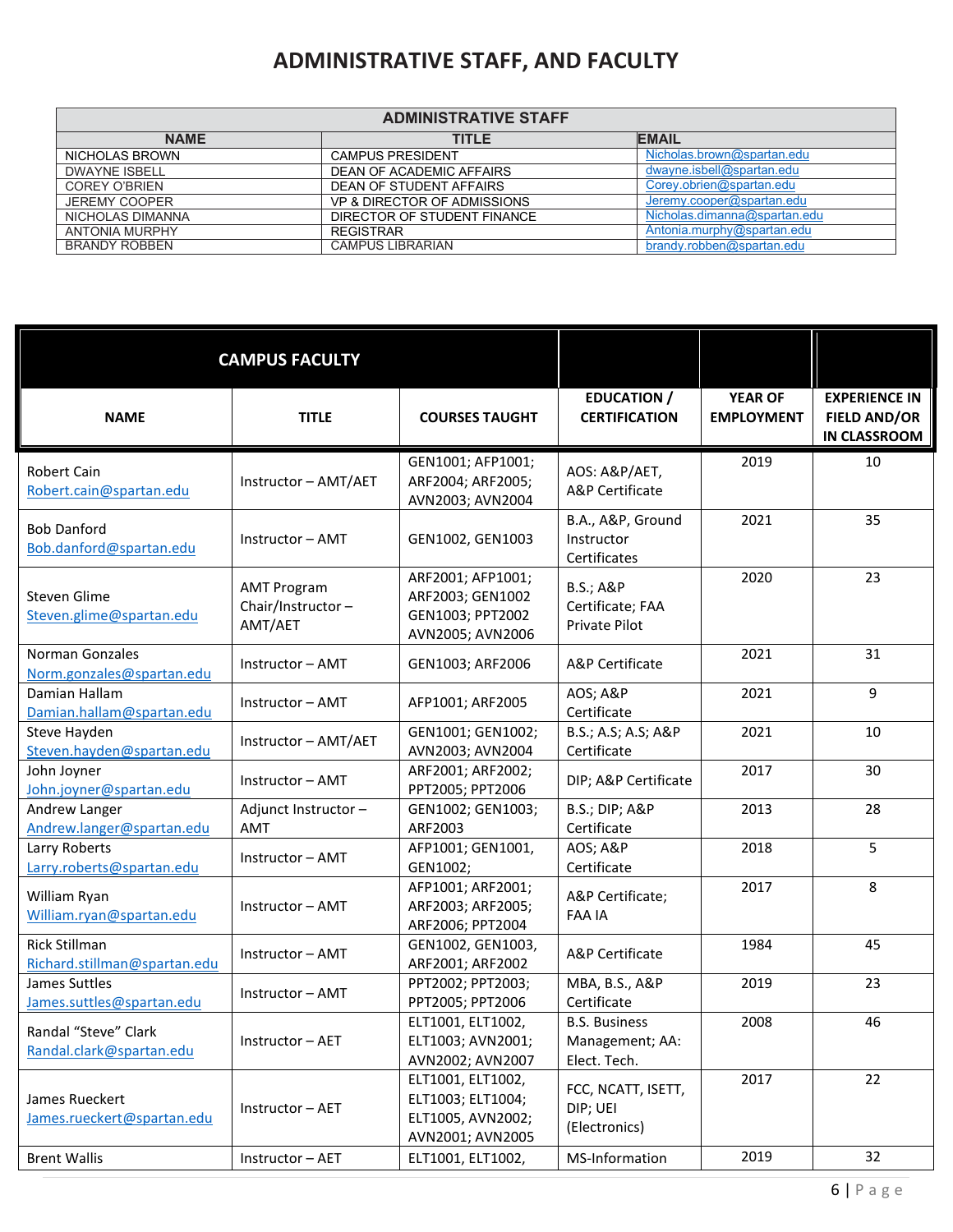| Brent.wallis@spartan.edu                   |                          | ELT1003, ELT1004,<br>ELT1005; AVN2003,<br>AVN 2004; AVN2005;<br>AVN2006 | Technology; BS-<br>Information<br>Technology |      |  |
|--------------------------------------------|--------------------------|-------------------------------------------------------------------------|----------------------------------------------|------|--|
| Robert Busbey<br>Robert.busbey@spartan.edu | <b>GEN ED Instructor</b> | PHY1001; MAT1001                                                        | Doctorate; B.S.<br><b>Physics</b>            | 2013 |  |

Redstone Education, LP, a Delaware corporation, is doing business as Spartan College of Aeronautics and Technology (also referred to as "Spartan", "Spartan College", "the College"), a private institution owned and operated by Spartan Education Group, LLC, a Delaware corporation.

#### **Board Members**

Mr. Rob Polston Mr. Jeffrey Keith Mr. Rick Gunst Mr. Larry Brown